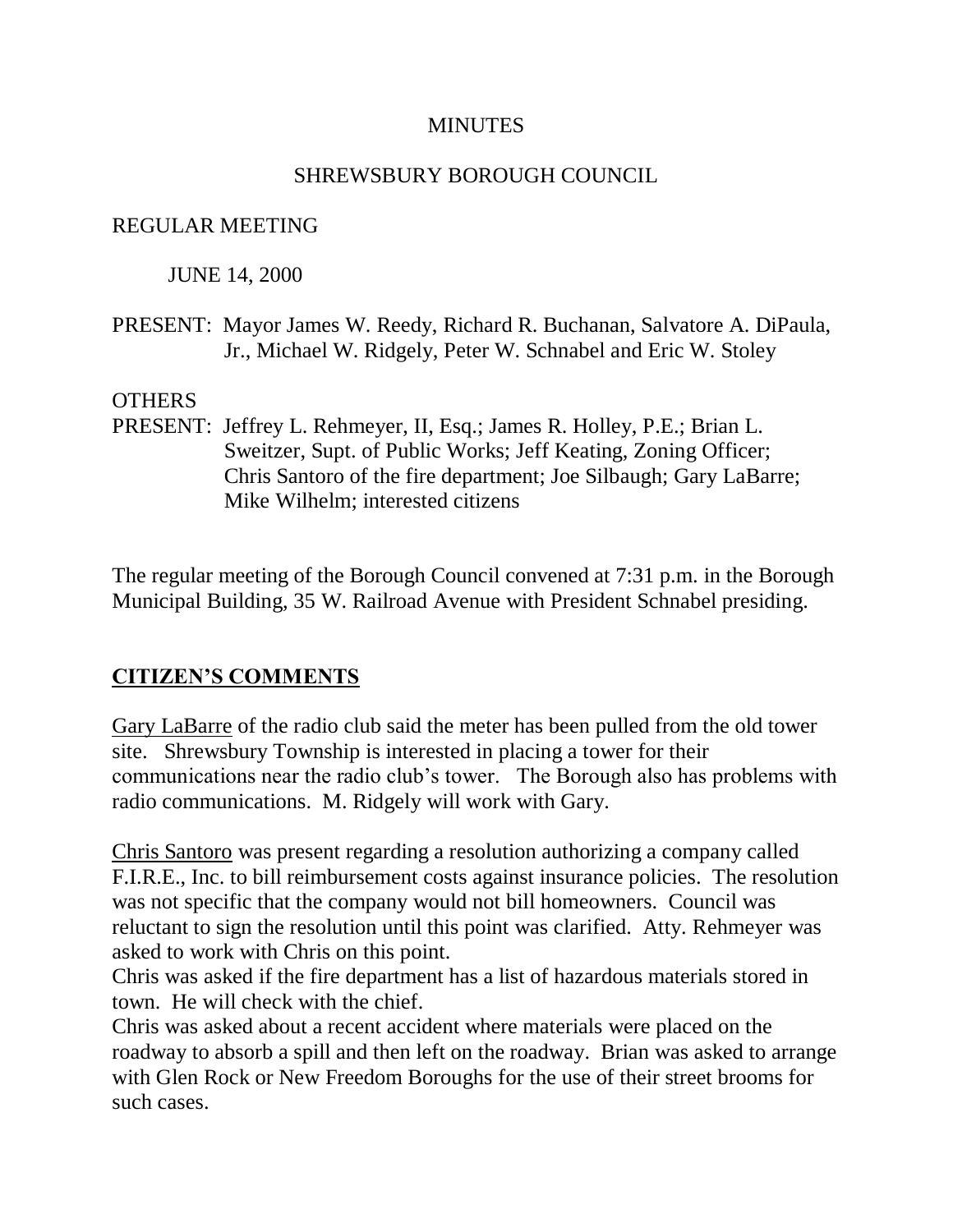Mike Wilhelm questioned why the Borough does not make the headlines in the papers. The pavilion fire was not in until a month and a half later. Mike also questioned why the Borough does not have restrictions on when trucks with high loads can pass through town. He gave Buck a paper from PADOT.

# **APPROVAL OF MINUTES**

- E. Stoley moved to approve the minutes of the May 10 meeting.
- S. DiPaula seconded. The motion carried with all in favor.

# **APPROVAL OF EXPENDITURES AND REPORT OF ACCOUNTS**

M. Ridgely moved to approve the expenditures and report of accounts for April and May.

R. Buchanan seconded. The motion carried with all in favor. Michael will call Velda about an earned income tax line.

# **BILLS**

- Velda Nickell for bookkeeping services for May 16.5 hrs \$330.00
- Countess Gilbert Andrews invoice for Joe Reuter \$367.00
- James R. Holley & Assoc. North end pumping station \$284.13; streets 2000 \$532.59; wellhead protection \$72.87; reservoir rehabilitation \$2,323.43; general engineering \$648.77
- York County SPCA` 4 stray cats Jan. 4 Mar. 21 \$60.00
- Harry L. McNeal, Jr., Esq. for Silbaugh and Golliday zoning hearings \$2,070.00

## **SUBDIVISION AND LAND DEVELOPMENT BUSINESS**

The Township submitted a copy of the final subdivision plan for Presidential Heights plan for cursory review by our Planning Commission.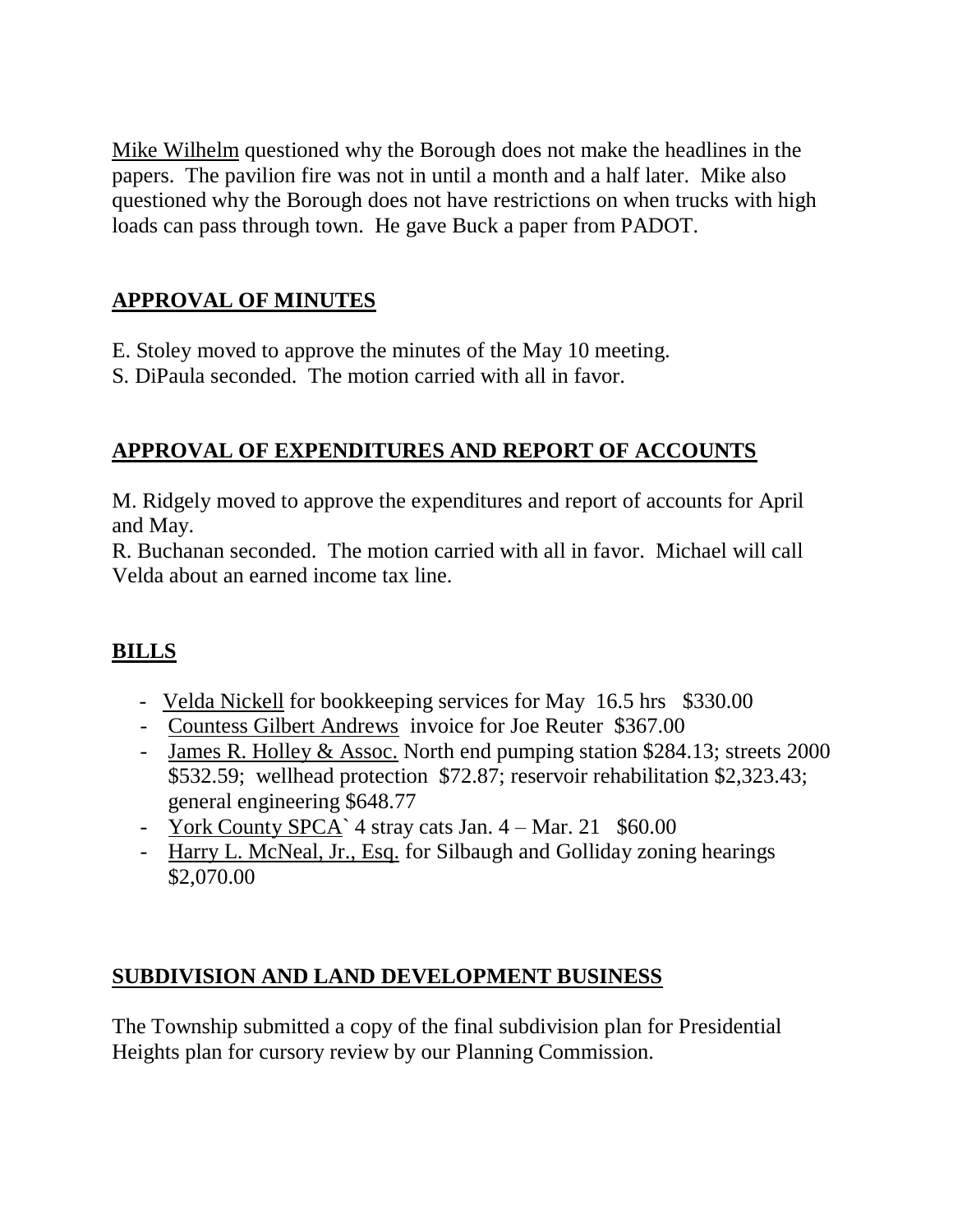## **REPORTS**

### Zoning Officer – Jeff Keating

Jeff's report for May is on file. He reported work will begin soon on the Market Square shopping center. Jeff said he will send a letter to the owner of the Prop's food stand at the Case and Keg; it appears it will not be re-opening.

### **Water & Sewer** – Richard R. Buchanan

- Consumer Confidence Report

The report was mailed on June 12.

- Woodland Water Storage Tank

The tank is back in service after being repaired and cleaned. The bill was \$1,334.00. The outside of the tank needs some rust prevention work at a cost of about \$500.00.

- Thompson Well

The pump at the well had to be replaced and the lowest quote was \$5,000.00 from Kohl Brothers in Harrisburg. The amount of water being pumped from the well should increase as a result of the new pump.

- Jet Vac – Sewer Lines

Jet Vac has televised sewer lines in Southern Farms to help identify any problems with the lines before the Township begins next year's scheduled paving project.

- Wellhead Protection Plan

Buck reported the Council should have something to review within the next two months. The third meeting was held this afternoon.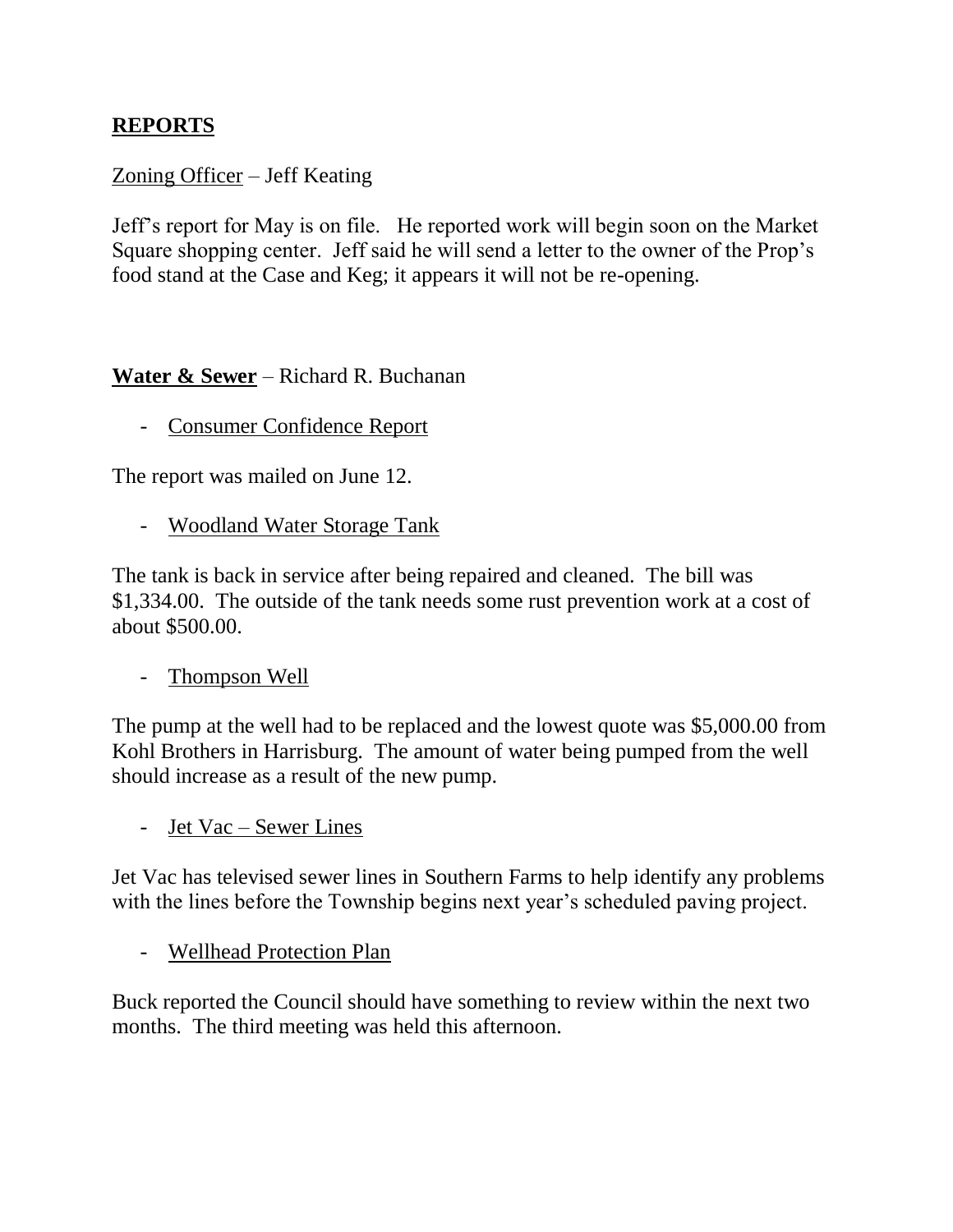# **Public Roads & Lighting** – Brian L. Sweitzer

- Northbrook Lane

Brian said the residents complain about the speed, time and amount of truck traffic on their street. They would like to see signs restricting trucks to local deliveries only.

Council was reluctant to restrict the truck traffic since one side of the street is zoned Industrial and how can you define local delivery. The speed can be enforced. The streetlights should be lit within two days.

- Kreeger Alley

The best way to pave this alley would be to mill it before paving. Brian said he has gotten criticism for spending money to upgrade this more or less "private" alley. There are only 11 feet between the homes and it is difficult to plow plus a large Maple tree limb will have to be removed for the trucks to pass under. There is a situation where a neighbor to the North has a right of way to enter between the garages to get to his property.

Atty. Rehmeyer was asked to investigate abandonment proceedings.

- Stormwater Management Plan

Brian attended a workshop put on by the York County Planning Commission on storm water management plans. The Planning Commission will be reworking the plans and the major problem is the overall plan of drainage basins is not clear as to what subdivision is involved; it's difficult to delineate.

- Sycamore Trees on Main St.

The Secretary stated two property owners on S. Main Street contacted several tree companies and were told they would not trim the trees overhanging Main Street because of traffic control. The citizens asked if Council would write a letter to PADOT asking for assistance.

It was discussed that several property owners had trees removed by private companies on Main Street and they had no problem with traffic control.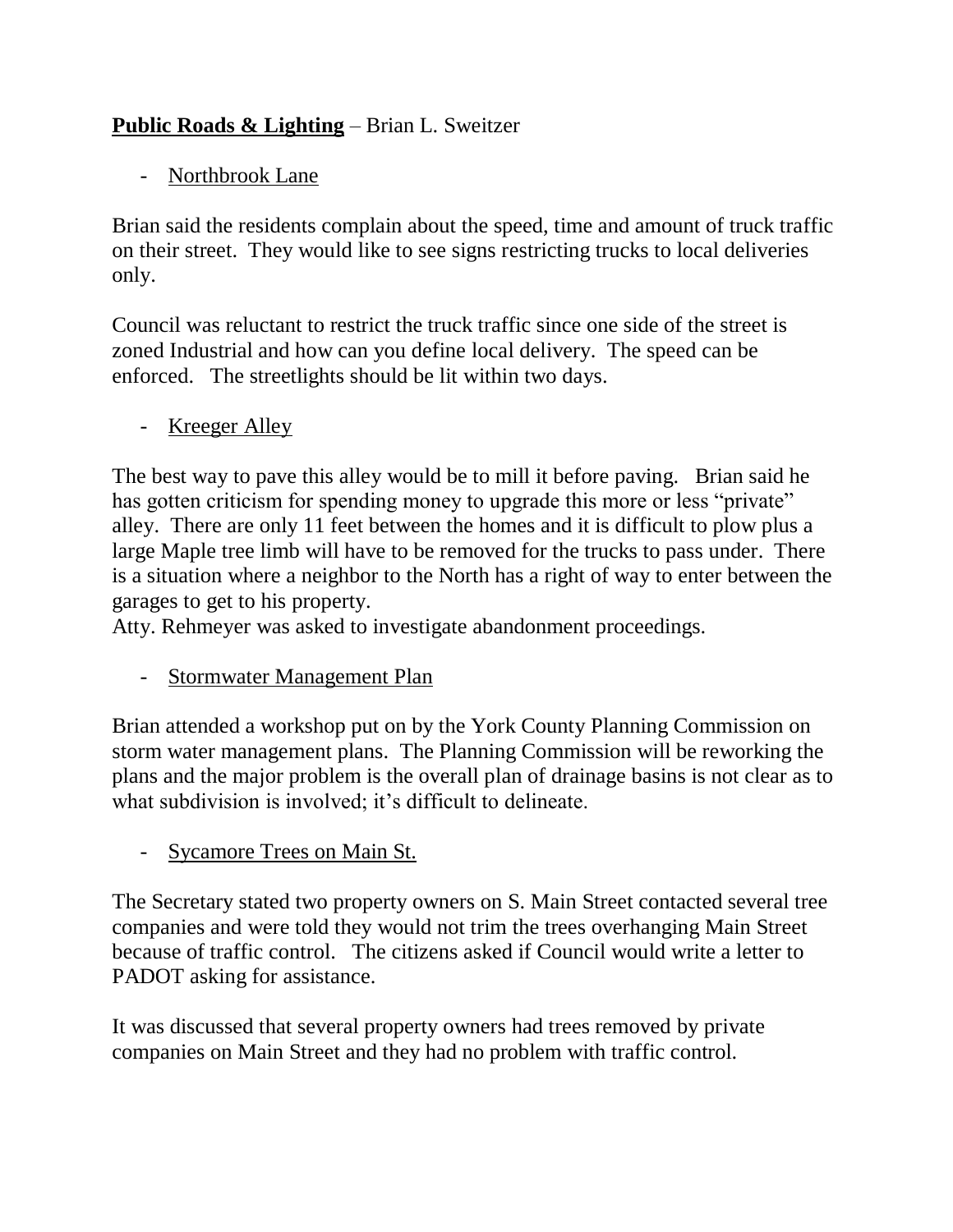# **Public Lands, Buildings and Finance** – Michael W. Ridgely

# - Soccer Field

Michael said he will set up a date to go see the soccer field with Brian.

# - Building Renovations

The Committee is meeting every three weeks and the goal is to award the bids in September or October with work to begin the middle of January.

# **Engineer's Report**

- Proposal for Well Siting

Geological Services, Inc. submitted a proposal dated May 8 in the amount of \$3,790.00 for work for basin analysis, production capacity and potential hydrologic impact screening, well siting and reporting.

E. Stoley moved to approve the proposal in the amount of \$3,790.00. R. Buchanan seconded. The motion carried with all in favor.

- Street Bids

Bids will be awarded next month.

- Street Lights – Covington Ridge

Council would like to see the lights placed closer with a little brighter illumination.

- Main Street Repaving

Jim said PADOT questioned how curbing will be handled in the areas where because of the steepness of the shoulder the existing curbing will not be seen. This paving job will not be done now until next year. We will need to notify the property owners along South Main Street as to what will be happening with their curbing.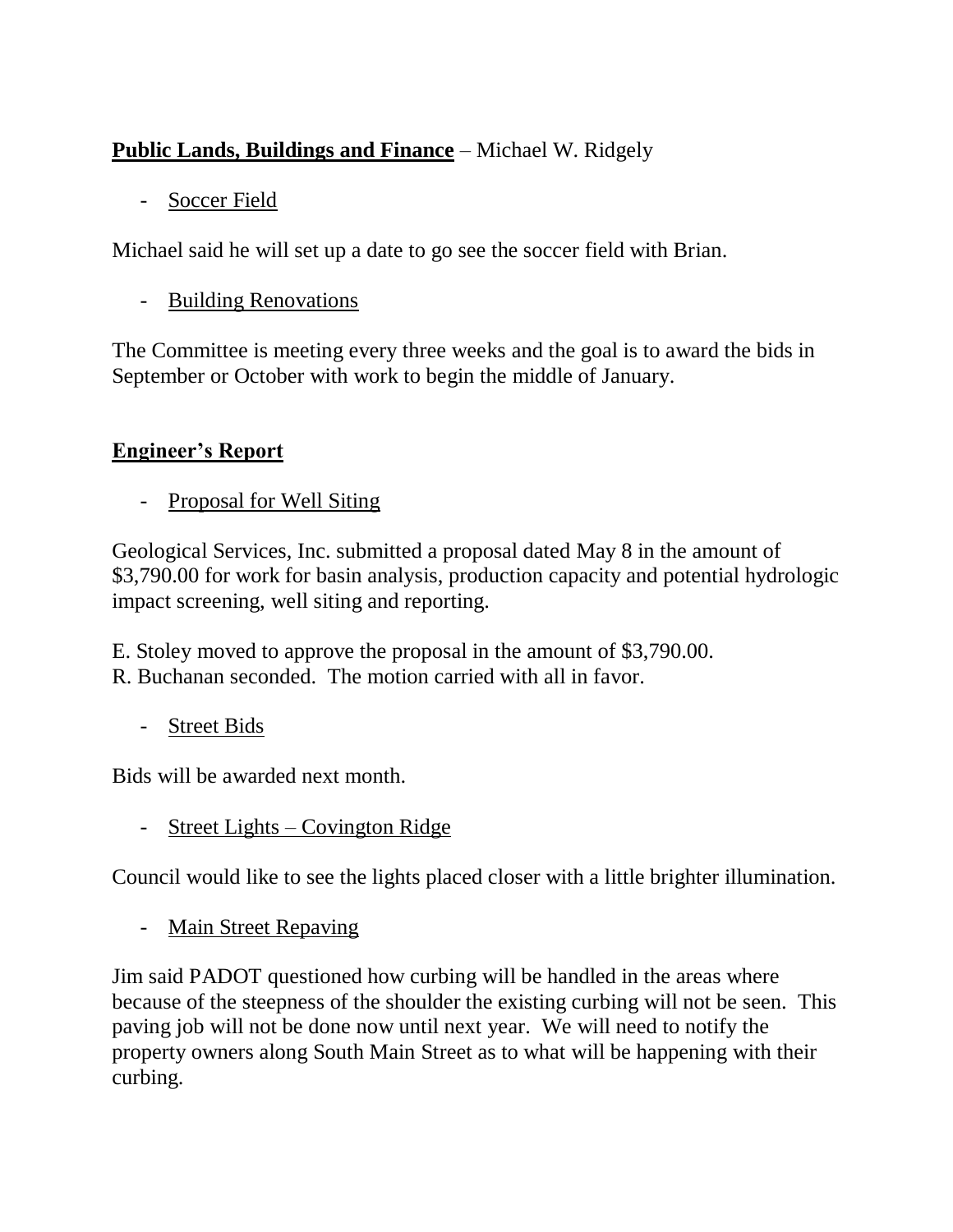### - Garage Renovations

Jim presented the garage renovation drawings. The cost for expansion will be between \$135,000 – 150,000.

- Presidential Heights Phase II

The Secretary was directed to prepare a letter stating there is adequate sewer capacity in Shrewsbury Township's share to serve this phase.

- Betty Grove Subdivision – W. Clearview Dr.

Jim asked if Council would consider a waiver for this minor subdivision to permit a 25' wide panhandle lot.

E. Stoley resolved it was the consensus of Council to grant a waiver. R. Buchanan seconded. The resolution passed with all in favor.

## **Solicitor's Report**

- Silbaugh Water Agreement

Jeff said he sent the requirements of Council to Silbaugh's attorney, Jeff Lobach, for inclusion in the agreement.

- Regional Traffic Coalition

E. Stoley stated Stewartstown and New Freedom Boroughs, Hopewell and Shrewsbury Townships are interested in creating a Southern Regional Traffic Coalition in the hopes of correcting some of the problems at Exit 1.

E. Stoley resolved that Shrewsbury Borough participate in a regional traffic coalition through the SYC Regional Planning Commission and to participate in a regional traffic study.

R. Buchanan seconded. The resolution passed with all in favor.

The next joint meeting to discuss Exit 1 problems will be on Saturday, July 22 at  $8.00 a m$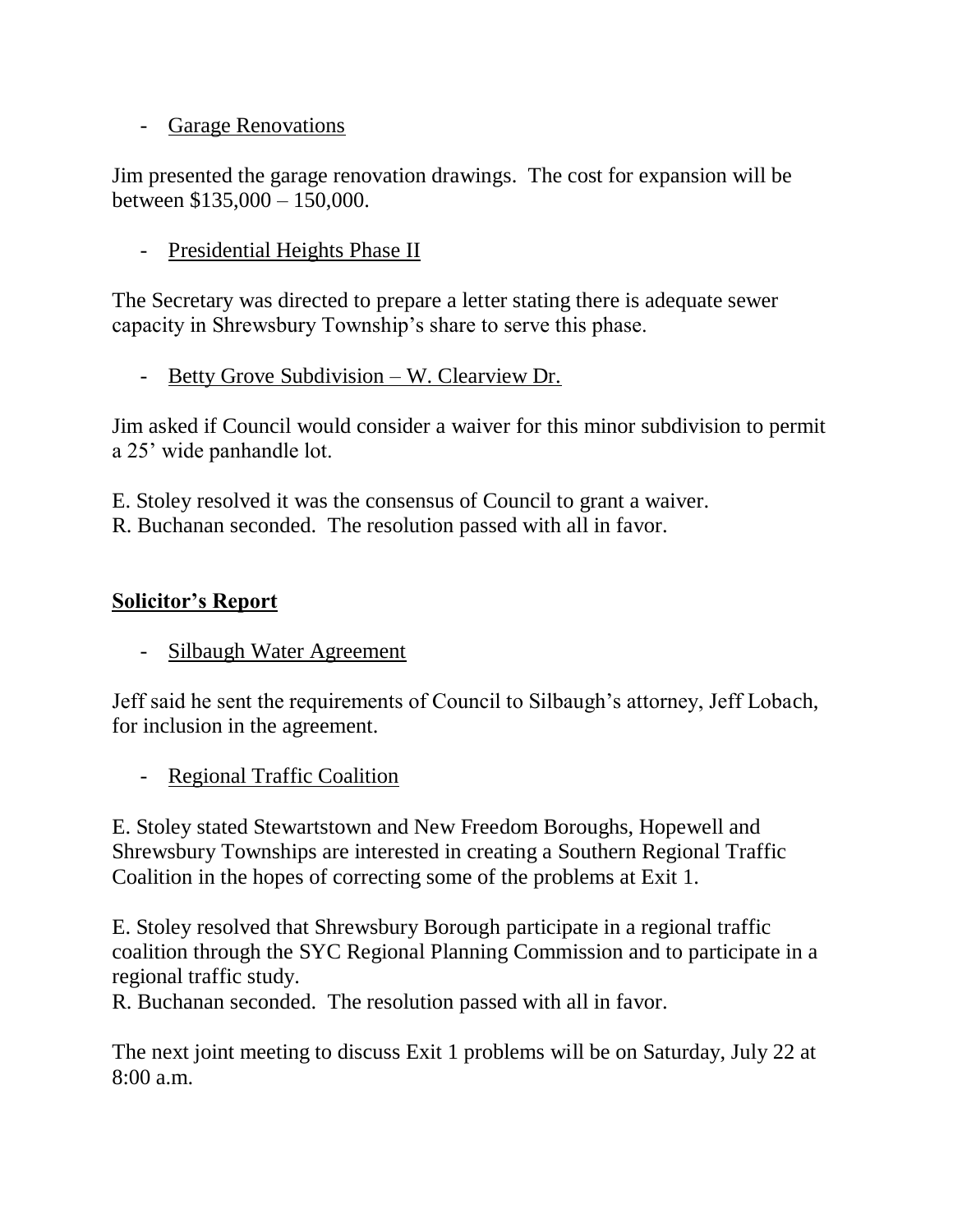An executive session was held beginning at 10:05 p.m. to discuss some litigation issues. The session ended at 10:18 p.m.

## **Public Safety, Welfare and Personnel** – Salvatore A. DiPaula, Jr.

- Groundhog Infestation

A resident requested the Borough to pay for trapping and removal of a lot of groundhogs in the area of 302 North Main Street behind the Borough's water tank.

Council felt it was not the responsibility of the Borough to pay for removal of groundhogs.

- Water License

Brian reported Dale Bosley took the water license test six weeks ago and has not heard received any correspondence which is a good indication he passed.

R. Buchanan moved to approve a 75 cent increase per hour when notification is received.

S. DiPaula seconded. The motion carried with all in favor.

# **Secretary's Report** – Cindy L. Bosley

# **York Area Earned Income Tax**

# **Recreation Board** – Eric W. Stoley

Eric stated Dave Mixon asked if the Borough was interested in filing a claim against the York Area Earned Income Tax Bureau for refusing to release resident's names and addresses.

The answer was no.

- Joint Recreation Meeting

There will be a joint meeting here tomorrow evening to discuss regional recreation. Shrewsbury Township will be represented.

The first concert was held which was well-attended.